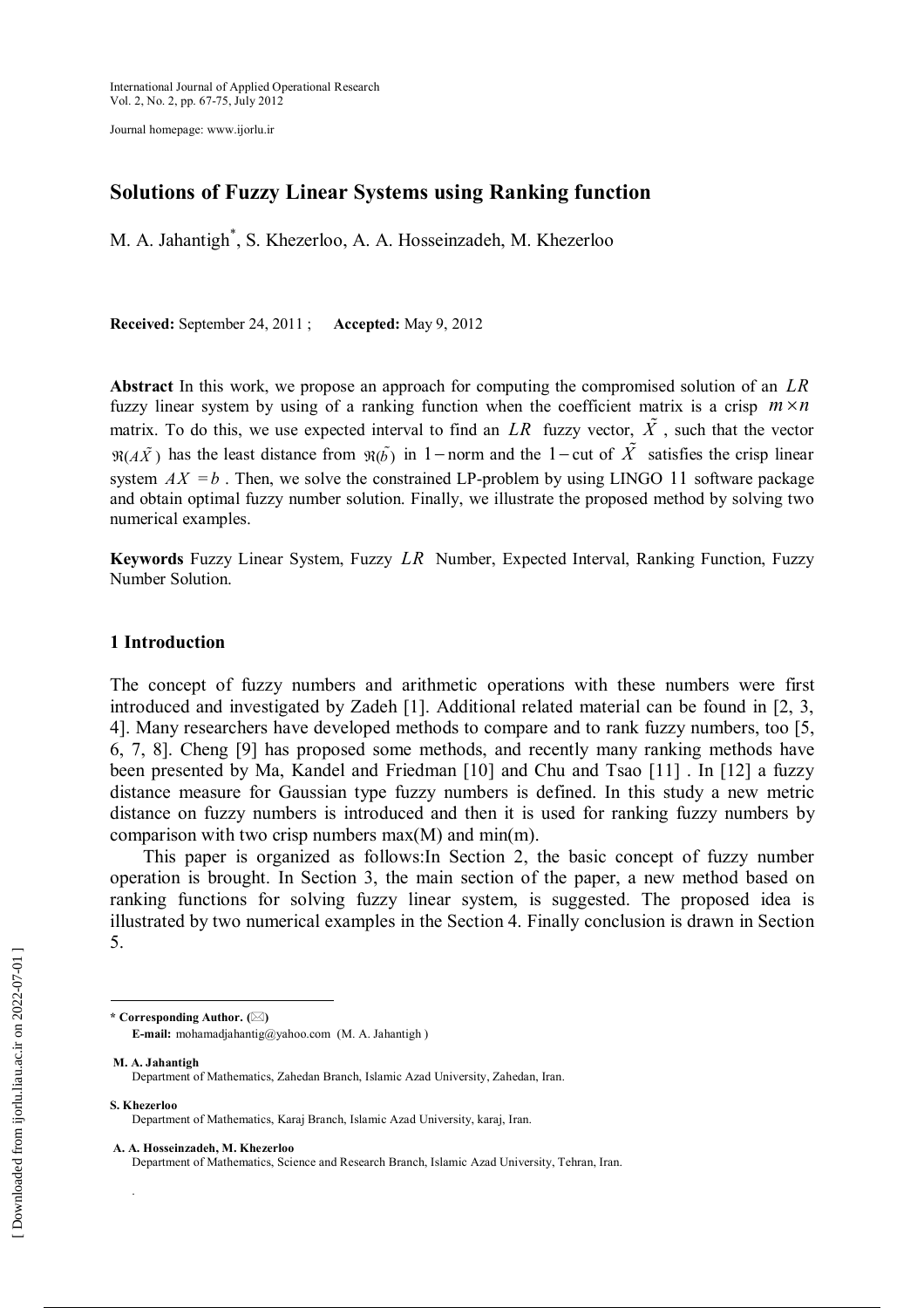## **2 Preliminaries**

In this section, we give some basic definitions of fuzzy numbers. **Definition 1.** A fuzzy number is a fuzzy set  $\mu_{\tilde{A}} : R \to I = [0,1]$  which satisfies:

- $\mu_{\tilde{A}}$  is upper semi continuous.
- $\mu_{\tilde{A}}(x) = 0$  outside some interval  $[c, d]$ .
	- There are real numbers  $a, b : c \le a \le b \le d$  for which
- a.  $\mu_{\tilde{A}}(x)$  is monotonic increasing on [ $c$ , $a$ ],
- b.  $\mu_{\tilde{A}}(x)$  is monotonic decreasing on [b,d],
- c.  $\mu_{\tilde{A}}(x) = 1, \quad a \leq x \leq b$ .

The set of all fuzzy numbers (as given by Definition  $(2.1)$ ) is denoted by  $E^1$ . An alternative definition or parametric form of a fuzzy number which yields the same  $E^{\perp}$  is given by Kaleva [13].

**Definition 2.** A fuzzy number  $\tilde{A}$  is  $LR$  – type if there exit  $L$  (for left) and  $R$  (for right) and scalars  $\alpha > 0$ ,  $\beta > 0$  with

$$
\mu_{\tilde{A}}(x) = \begin{cases} L\left(\frac{a-x}{\alpha}\right), & x \leq \alpha, \\ R\left(\frac{x-a}{\beta}\right), & x \geq a \end{cases}
$$

where L and R are strictly decreasing functions defined on [0,1] and satisfy the conditions:  $L(0) = R(0) = 1$  $L(1) = R(1) = 0$  $0 \le L(x) \le 1, \quad 0 \le R(x) \le 1, \quad x \ne 0,1$ (1)

The mean value of  $\tilde{A}$ ,  $a$ , is a real number, and  $\alpha$ ,  $\beta$  are called the left and right spreads, respectively.  $\tilde{A}$  is denoted by  $(a, \alpha, \beta)_{LR}$ .

**Definition 3.** A fuzzy number  $\tilde{A} = (m, \alpha, \alpha)_{LL}$  is a symmetric fuzzy number.

**Remark 1.** According to Definition (2.1), throughout the paper, we assume that all the supports of  $LR$  – type fuzzy numbers are bounded.

**Definition 4.**  $\tilde{M} = (m, \alpha, \beta)_{LR}$  is a triangular fuzzy number if  $L = R = max(0, 1-x)$ .

**Theorem 1.** [14] Let  $\tilde{M} = (m, \alpha, \beta)_{LR}$ ,  $\tilde{N} = (n, \gamma, \delta)_{LR}$  and  $\lambda > 0$ . Then

- $\lambda \tilde{M} = (\lambda m, \lambda \alpha, \lambda \beta)_{LR}$ .
- $-\tilde{M} = (-m, -\beta, -\alpha)_{LR}$ .
- $\tilde{M} \oplus \tilde{N} = (m + n, \alpha + \gamma, \beta + \delta)_{LR}$ .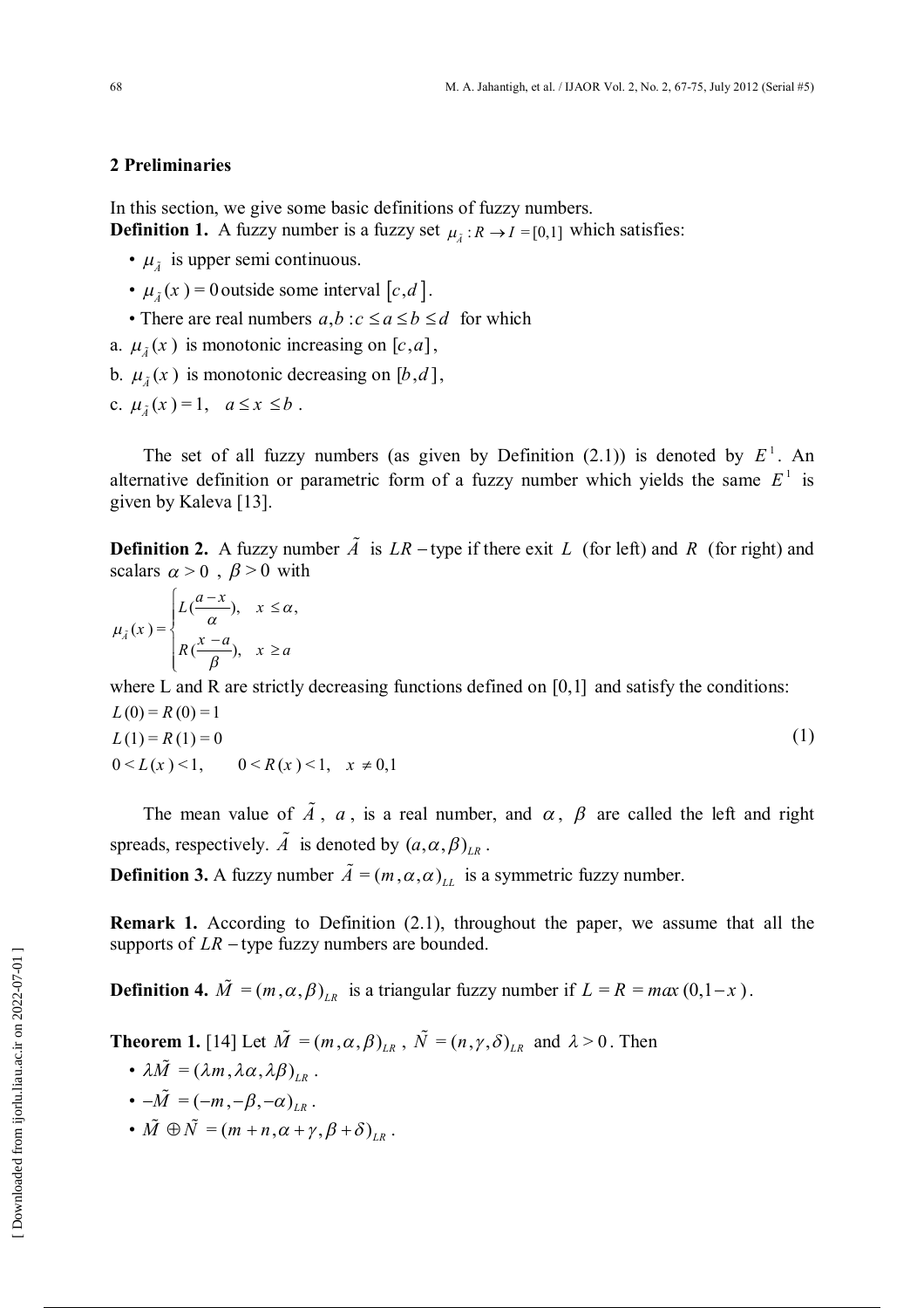Cheng`s ranking function is based on the centroid point [15] (other ranking function based on centroid point can be found in [16, 17]). Suppose that the fuzzy number  $\tilde{x} = (x, \alpha, \beta)_{LR}$  is defined by the membership function,

$$
f_{\vec{x}} = \begin{cases} f_{\vec{x}}^L(y), & x - \alpha \le y \le x \\ f_{\vec{x}}^R(y), & x \le y \le x + \beta \\ 0, & \text{OW} \end{cases}
$$
 (2)

where  $f_x^L(y) = L\left(\frac{x-y}{\alpha}\right)^2$  $f_{\vec{i}}^L(y) = L\left(\frac{x-y}{\alpha}\right), \ f_{\vec{i}}^R(y) = L\left(\frac{y-x}{\beta}\right)$  $(y-x)$  $L^R(y) = L\left(\frac{y-x}{\beta}\right)$ , *L* and *R* are defined in Eq. (1). Ghanbari and

Mahdavi-Amiri [18] solved *LR* fuzzy linear system by using the ranking function introduced by cheng [15] which is based on centroid point and they didn`t attend that centroid formula provided him are incorrect. In this paper, we use the expected interval proposed by Grzegorzewski [19] and compare our results with the results obtained in [12]. We denote the set of *LR* fuzzy numbers by  $F(\mathfrak{R})_{LR}^1$ .

**Definition 5.** [18] A vector  $\tilde{X} = (\tilde{x}_1, ..., \tilde{x}_n)^T$ , denoted by  $\tilde{X} \in F(\mathfrak{R})_{LR}^n$ , is called an *LR* fuzzy vector, where  $\tilde{x}_i \in F(\Re)^1_{LR}$ ,  $i = 1, ..., n$ .

Suppose *A* is a fuzzy number and  $[A_t(r), A_t(r)]$  is its  $r$  - cut. Let us also recall that an expected interval  $EI(A)$  of a fuzzy number  $A$  is given by

$$
EI(A) = \left[\int_0^1 A_L(r)dr, \int_0^1 A_U(r)dr\right]
$$

which is the nearest interval approximation of *A* (see [20, 19, 21]).

#### **3** *LR* **Fuzzy Linear System**

Consider the fuzzy linear system

$$
A\tilde{X} = \tilde{b} \tag{3}
$$

where  $A \in \mathbb{R}^{m \times n}$ ,  $m \le n$  is a crisp matrix and  $\tilde{X}_{n \times 1}$  and  $\tilde{b}_{m \times 1}$  are LR fuzzy vectors.

We use ranking function to define a compromised solution for system (3). Consider

$$
A\tilde{X} =_{\mathfrak{R}} \tilde{b} \tag{4}
$$

where  $\Re$  is a ranking function. Using the following definition, we define the solution of (4) as a compromised solution for (3).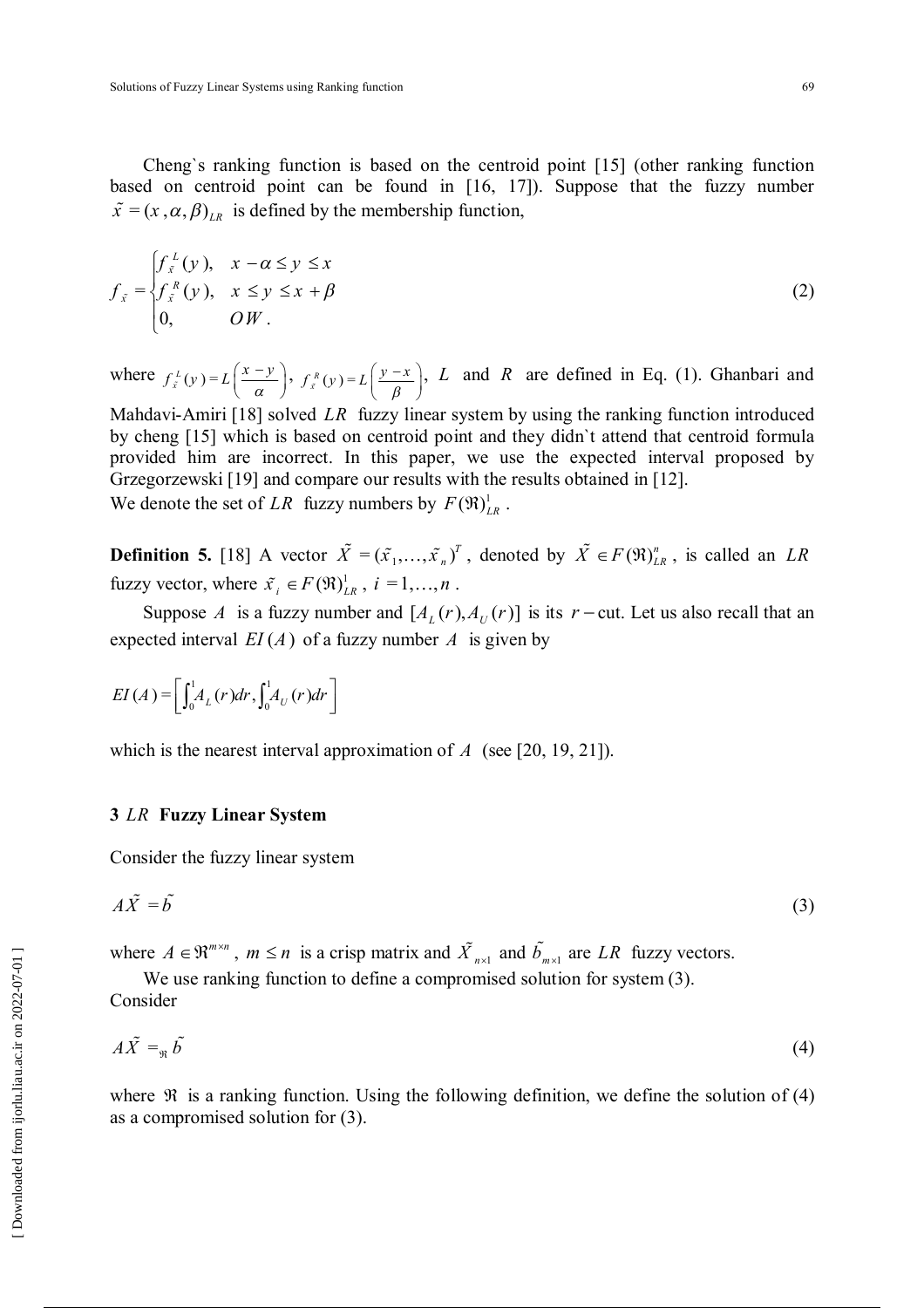**Definition 6.** [18] We call  $\tilde{X} \in F(\Re)_{LR}^n$  a solution of  $A\tilde{X} =_{\Re} \tilde{b}$  with respect to the ranking function  $\Re$  if and only if we have,

$$
\begin{cases}\nAX = b * 3mm \\
a_i^T \tilde{X} =_{\mathfrak{R}} \tilde{b}_i, \quad i = 1, \dots, n\n\end{cases}
$$

where the crisp linear system  $AX = b$  is the 1-cut or mean value of fuzzy number system  $A\tilde{X} = \tilde{b}$  and  $a_i^T$  is the *i* - th row of *A*.

**Proposition 1.** [18] If  $\tilde{X}$  is a solution of  $A\tilde{X} = \tilde{b}$ , then  $\tilde{X}$  is a solution of  $A\tilde{X} = \tilde{b}$ , where  $\Re$  is a ranking function. Equivalently, if the system  $A\tilde{X} =_{\Re} \tilde{b}$  lacks a solution, then  $A\tilde{X} = \tilde{b}$  lacks a solution.

Throughout the paper, the triangular form of  $LR$  – fuzzy numbers is applied. Suppose  $\left[ (a_i^T \tilde{X})_L(r), (a_i^T \tilde{X})_U(r) \right]$  and  $\left[ (\tilde{b}_i)_L(r), (\tilde{b}_i)_U(r) \right]$  are the *r*-cut of  $a_i^T \tilde{X}$  and  $\tilde{b}_i$ , respectively. Then,

$$
EI (a_i^T \tilde{X}) = [p_i, q_i],
$$
  
 
$$
EI (b_i) = [m_i, n_i]
$$

where

$$
p_i = \int_0^1 (a_i^T \tilde{X})_L(r) dr, \quad q_i = \int_0^1 (a_i^T \tilde{X})_U(r) dr
$$

and

$$
m_i = \int_0^1 (\tilde{b}_i)_L (r) dr, \quad n_i = \int_0^1 (\tilde{b}_i)_U (r) dr
$$

We try to find an *LR* fuzzy vector,  $\tilde{X}$ , such that the vector  $\Re(A\tilde{X})$  has the least distance from  $\Re(\tilde{b})$  in 1-norm and the 1-cut of  $\tilde{X}$ satisfies the crisp linear system  $AX = b$ . For this idea, we assume the ranking function  $\Re$  as follows:

$$
\Re(a_i^T \tilde{X}, \tilde{b}_i) = \frac{1}{2} (|p_i - m_i| + |q_i - n_i|)
$$
\n(5)

Therefore, from Definition (2.2) and using the above notations, we define the following constrained LP-problem: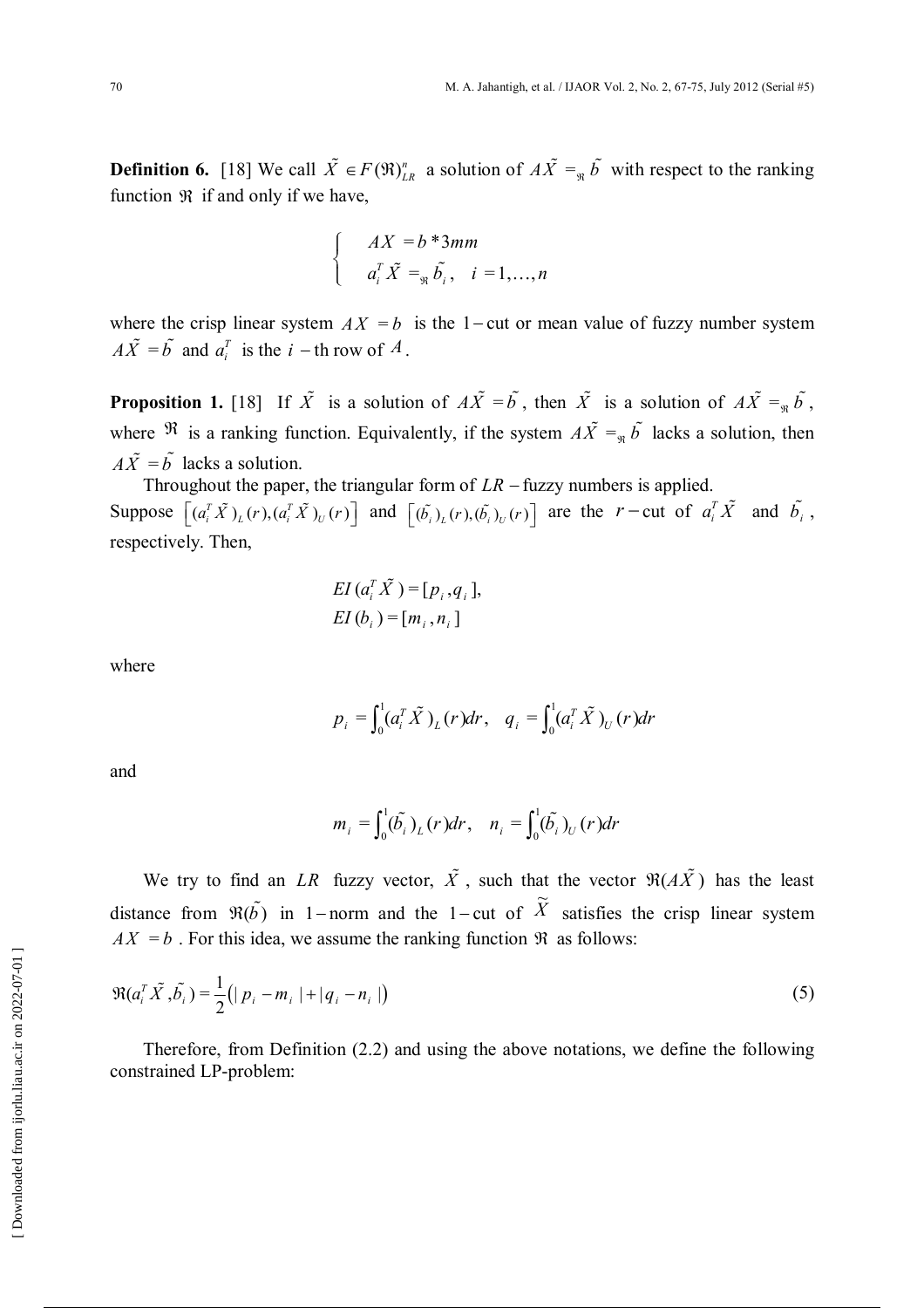Min 
$$
\sum_{i=1}^{m} |\Re(a_i^T \tilde{X}, \tilde{b}_i)|
$$
  
s t.  

$$
AX = b,
$$
  

$$
\alpha = (\alpha_1, ..., \alpha_n)^T > 0, \quad \beta = (\beta_1, ..., \beta_n)^T > 0,
$$
  

$$
\alpha, \beta \in C.
$$
  
(6)

**Remark 2.** [18] For the above optimization problem, we may consider the numbers  $\alpha_j$ ,  $\beta_j$ for  $j = 1, ..., n$  to have small positive values (e.g.,  $10^{20}$ ). In this case, the fuzzy numbers  $(x_j, \alpha_j, \beta_j)_{LR}^T$  are very close to the crisp numbers  $x_j$ . Thus, the user can define a positive parameter,  $\epsilon$ , such that  $\alpha_j$ ,  $\beta_j \geq \epsilon$  for all *j*. By this setting, it is guaranteed that each fuzzy number has left and right spreads as much as  $\varepsilon$ . Also, suppose the user wants to impose  $\alpha_i, \beta_j \leq M_j$  or decides to have some LR fuzzy numbers to be approximately symmetric, then the user adjoins appropriate constraints to the constrained least squares problem (6); e.g.,  $| \alpha_j - \beta_j | \leq 10^{-k}$  for some *j*,  $j \in \{1, ..., n\}$ . Other constraints can also be interesting. Assume the user wants the measure of fuzziness of some fuzzy numbers to be smaller than certain predefined positive numbers Nj. In this case, the user adds  $\alpha_i + \beta_i \le N_i$  to the constrained least squares problem (6).

So, using Remark (3.1), we have

Min 
$$
\sum_{i=1}^{m} |\Re(a_i^T \tilde{X}, \tilde{b}_i)|
$$
  
s t.  

$$
AX = b,
$$
  

$$
\alpha = (\alpha_1, ..., \alpha_n)^T > \varepsilon e, \quad \beta = (\beta_1, ..., \beta_n)^T > \varepsilon e,
$$
  

$$
\alpha, \beta \in C.
$$
 (7)

where  $e = (1, \ldots, 1)^T$  and *C* is the feasible space defined by user's specified conditions.

Let  $z^*$  be the optimal value of (6) or (7). If  $z^* \neq 0$ , then it is apparent that the system (4) lacks a solution. In this case, let,

$$
S_w = \{ \tilde{y} \mid \tilde{y} \in F(\mathfrak{R}^n)_{LR}, \tilde{y} \text{ is a solution of (6) or (7)} \}
$$
\n
$$
(8)
$$

Then, we define a compromised solution, namely approximate solution, for the system (4) as follows.

**Definition 7.** [18] We say that  $\tilde{y}$  is an approximate solution of (4) if  $\tilde{y} \in S_w$ , which  $S_w$  was defined by (8).

If  $z^* = 0$ , then the system (4) has a solution. We call this solution as a strong solution. We redefine a solution of (4) as follow.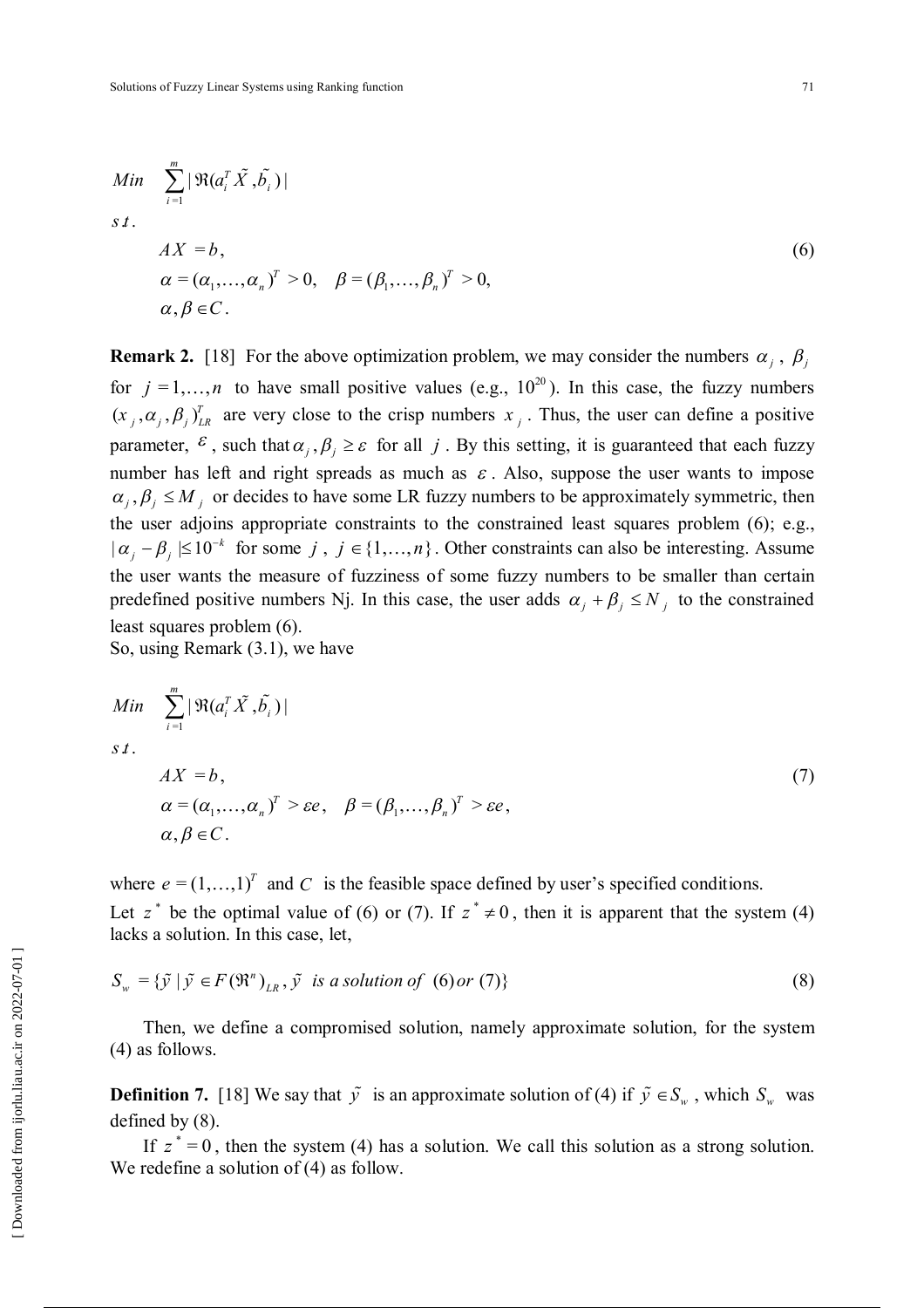**Definition 8.** [18] We say that  $\tilde{y}$  is a strong solution of (4) if  $\tilde{y} \in S_w$ , where,

$$
S_w = \{ \tilde{y} \mid \tilde{y} \in F(\mathfrak{R}^n)_{LR}, \tilde{y} \text{ is a solution of (6) or (7) with } z^* = 0 \}
$$

It is obvious that Definition (3.3) and Definition (3.1) are equivalent and the solution of (6) or (7) depends on the choice of  $\Re$ . Substituting  $(5)$  into  $(7)$ , we have

Min 
$$
\frac{1}{2} \sum_{i=1}^{m} (|p_i - m_i| + |q_i - n_i|)
$$
  
\ns*t*.  
\n
$$
AX = b,
$$
\n
$$
\alpha = (\alpha_1, ..., \alpha_n)^T > \varepsilon e, \quad \beta = (\beta_1, ..., \beta_n)^T > \varepsilon e,
$$
\n
$$
\alpha, \beta \in C,
$$
\n
$$
p_i, q_i, m_i, n_i \quad \text{free} \quad i = 1, ..., m.
$$
\n(9)

Now, redefining  $t_i = p_i - m_i$  and  $s_i = q_i - n_i$  and by substituting them into the (9),

$$
Min \frac{1}{2} \sum_{i=1}^{m} (|t_i| + |s_i|)
$$
  
\n
$$
s.t.
$$
  
\n
$$
AX = b,
$$
  
\n
$$
t_i = p_i - m_i,
$$
  
\n
$$
s_i = q_i - n_i,
$$
  
\n
$$
\alpha = (\alpha_1, ..., \alpha_n)^T > \varepsilon e, \quad \beta = (\beta_1, ..., \beta_n)^T > \varepsilon e,
$$
  
\n
$$
\alpha, \beta \in C,
$$
  
\n
$$
p_i, q_i, m_i, n_i \quad \text{free} \quad i = 1, ..., m.
$$
  
\n(10)

We can suppose  $t_i = t_i - t_i^*$  and  $s_i = s_i - s_i^*$  where  $t_i \ge 0$ ,  $t_i^* \ge 0$ ,  $s_i \ge 0$  and  $s_i^* \ge 0$ , so, we can rewrite (10) as follows: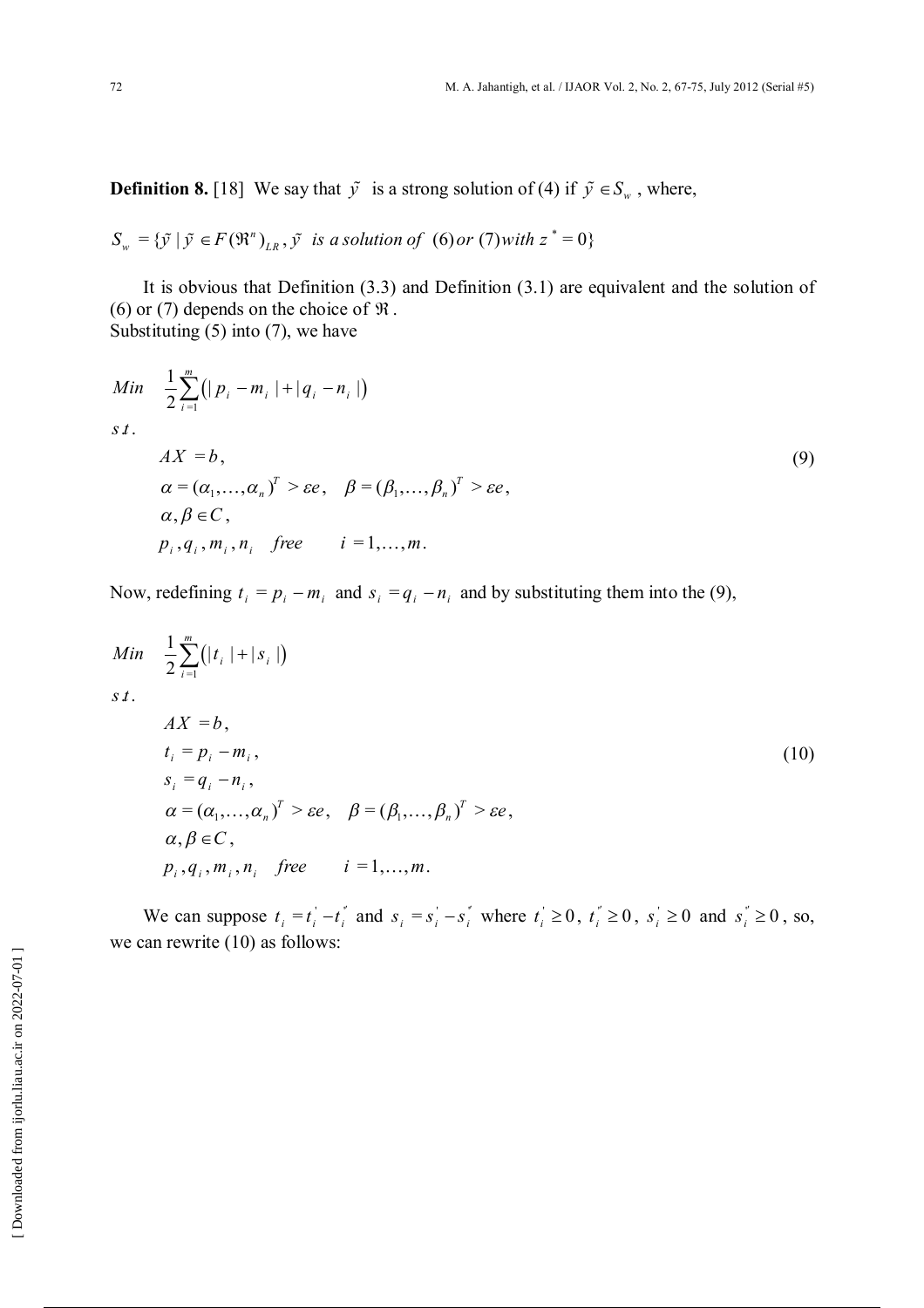Min 
$$
\frac{1}{2} \sum_{i=1}^{m} (t_i + t_i + s_i + s_i)
$$
  
\ns*t*.  
\n $AX = b$ ,  
\n $t_i - t_i = p_i - m_i$ ,  
\n $s_i - s_i = q_i - n_i$ ,  
\n $\alpha = (\alpha_1, ..., \alpha_n)^T > \varepsilon e$ ,  $\beta = (\beta_1, ..., \beta_n)^T > \varepsilon e$ ,  
\n $\alpha, \beta \in C$ ,  
\n $t_i \ge 0$ ,  $t_i \ge 0$ ,  $s_i \ge 0$ ,  $s_i \ge 0$ ,  $s_i \ge 0$ .

where is a *LP* problem and it is easily solved by using LINGO 11 software package. By solving (11), we can obtain the fuzzy number solutions  $\tilde{x}_j = (x_j, \alpha_j, \beta_j)$ .

# **4 Example**

**Example 1.** (Example 2.2. [18]). Consider,

$$
\begin{cases}\n\tilde{x}_1 - \tilde{x}_2 = (1, 1, 1) \\
\tilde{x}_1 + 3\tilde{x}_2 = (5, 1, 2)\n\end{cases}
$$

Using (11), we have

Min 
$$
\frac{1}{2} \sum_{i=1}^{2} (t_i + t_i^{\prime\prime} + s_i^{\prime} + s_i^{\prime\prime})
$$
  
\ns*t*.  
\n $x_1 - x_2 = 1$ ,  
\n $x_1 + 3x_2 = 5$ ,  
\n $t_1^{\prime} - t_1^{\prime\prime} = c_1 - \alpha_1 - c_2 - \beta_2 + 0.5 \alpha_1 + 0.5 \beta_2 - 0.5$ ,  
\n $s_1^{\prime} - s_1^{\prime\prime} = c_1 + \beta_1 - c_2 + \alpha_2 - 0.5 \beta_1 - 0.5 \alpha_2 - 1.5$ ,  
\n $t_2^{\prime} - t_2^{\prime\prime} = c_1 - \alpha_1 + 3c_2 - 3 \alpha_2 + 0.5 \alpha_1 + 1.5 \alpha_2 - 4.5$ ,  
\n $s_2^{\prime} - s_2^{\prime\prime} = c_1 + \beta_1 + 3c_2 + 3 \beta_2 - 0.5 \beta_1 - 1.5 \beta_2 - 6$ ,  
\n $\alpha = (\alpha_1, \alpha_2)^T > 0.0001e$ ,  $\beta = (\beta_1, \beta_2)^T > 0.0001e$ ,  
\n $\alpha, \beta \in C$ ,  
\n $t_i^{\prime} \ge 0$ ,  $t_i^{\prime} \ge 0$ ,  $s_i^{\prime} \ge 0$ ,  $s_i^{\prime} \ge 0$ ,  $i = 1, 2$ .

then, using the LINGO 11 software package, we can obtain

 $\tilde{x}_1$  = (2.0000, 0.6250, 0.8750),  $\tilde{x}_2$  = (1.0000, 0.1250, 0.3750)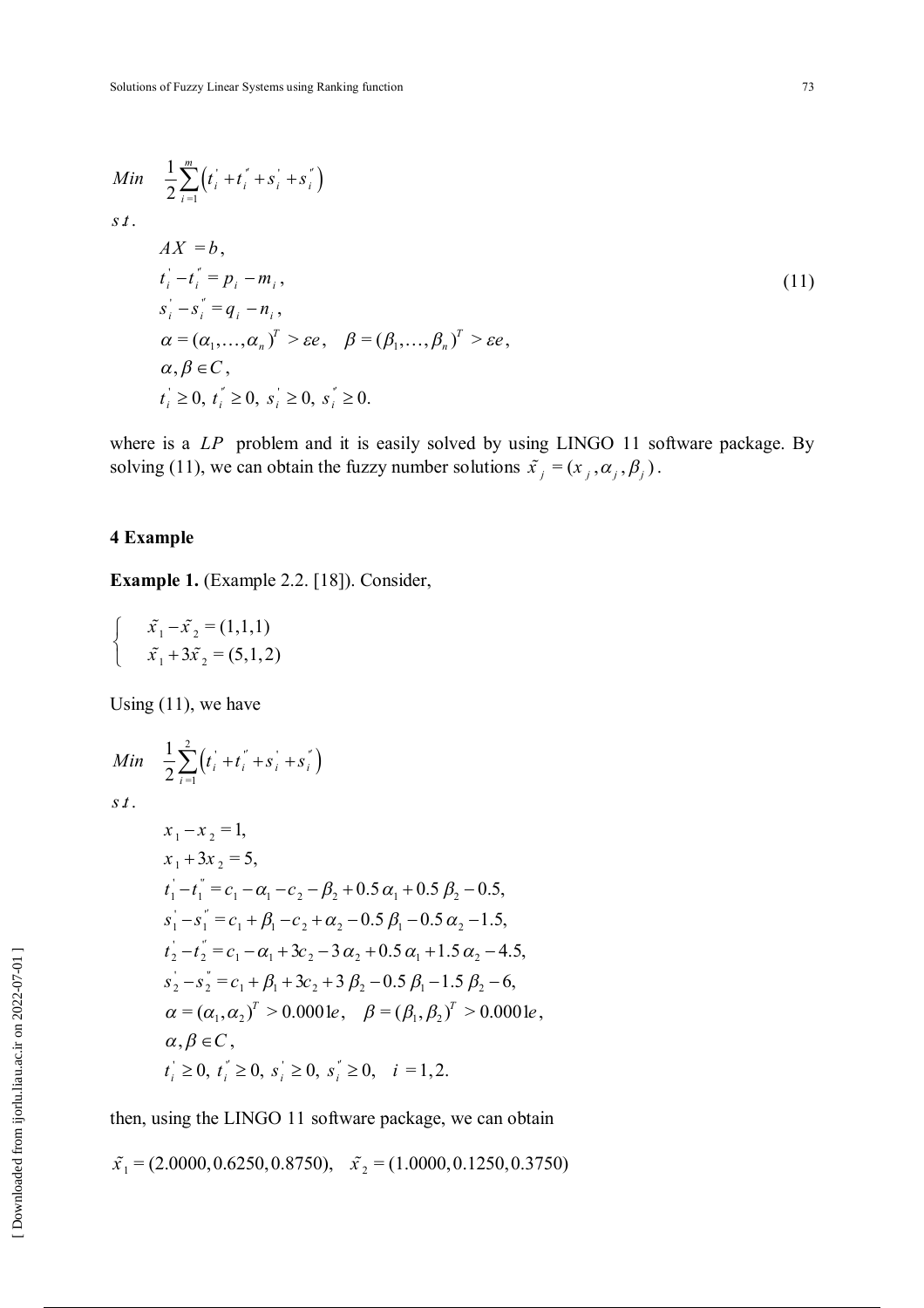It is clear that  $\tilde{X} = (\tilde{x}_1, \tilde{x}_2)$  is a fuzzy number solution.

**Example 2.** (Example 2. [22]). Consider,

$$
\begin{cases}\n\tilde{x}_1 + \tilde{x}_2 - \tilde{x}_3 = (1,1,1) \\
\tilde{x}_1 - 2\tilde{x}_2 + \tilde{x}_3 = (3,1,0) \\
2\tilde{x}_1 + \tilde{x}_2 + 3\tilde{x}_3 = (-2,0,1)\n\end{cases}
$$
\n(12)

Using (11), we have

$$
Min \frac{1}{2} \sum_{i=1}^{3} (t_i + t_i^{\prime\prime} + s_i^{\prime\prime} + s_i^{\prime\prime})
$$
\n
$$
s.t.
$$
\n
$$
x_1 + x_2 - x_3 = 1,
$$
\n
$$
x_1 - 2x_2 + x_3 = 3,
$$
\n
$$
2x_1 + x_2 + 3x_3 = -2,
$$
\n
$$
t_1^{\prime\prime} - t_1^{\prime\prime} = c_1 - \alpha_1 + c_2 - \alpha_2 - c_3 - \beta_3 + 0.5 \alpha_1 + 0.5 \alpha_2 + 0.5 \beta_3 - 0.5,
$$
\n
$$
s_1^{\prime\prime} - s_1^{\prime\prime} = c_1 + \beta_1 + c_2 + \beta_2 - c_3 + \alpha_3 - 0.5 \beta_1 - 0.5 \beta_2 - 0.5 \alpha_3 - 1.5,
$$
\n
$$
t_2^{\prime\prime} - t_2^{\prime\prime} = c_1 - \alpha_1 - 2c_2 - 2\beta_2 + c_3 - \alpha_3 + 0.5 \alpha_1 + \beta_2 + 0.5 \alpha_3 - 2.5,
$$
\n
$$
s_2^{\prime\prime} - s_2^{\prime\prime} = c_1 + \beta_1 - 2c_2 + 2\alpha_2 + c_3 + \beta_3 - 0.5 \beta_1 - \alpha_2 - 0.5 \beta_3 - 3,
$$
\n
$$
t_3^{\prime\prime} - t_3^{\prime\prime} = 2c_1 - 2\alpha_1 + c_2 - \alpha_2 + 3c_3 - 3\alpha_3 + 0.5 \alpha_1 + \alpha_2 + 1.5 \alpha_3 + 2,
$$
\n
$$
s_3^{\prime\prime} - s_3^{\prime\prime} = 2c_1 + 2\beta_1 + c_2 + \beta_2 + 3c_3 + 3\beta_3 - 0.5 \beta_1 - \beta_2 - 1.5 \beta_3 + 1.5,
$$
\n
$$
\alpha = (\alpha_1, \alpha_2, \alpha_3)^T > 0.0001e, \quad \beta = (\beta_1, \beta_2, \beta_3)^T > 0.0001e,
$$
\n
$$
\alpha, \beta \in C,
$$
\n<

then, using the LINGO 11 software package, we can obtain

 $\tilde{x_1} = (1.3077, 0, 0), \quad \tilde{x_2} = (-1.3846, 0, 0.4999), \quad \tilde{x_3} = (-1.0769, 0, 0.3332)$ 

It is clear that  $\tilde{X} = (\tilde{x}_1, \tilde{x}_2, \tilde{x}_3)$  is a fuzzy number solution but in [22] the system (12) has not a fuzzy number solution.

# **5 Conclusion**

The presented approach in this paper in fact is a model that appoints weights based on. In this paper, an approach for computing the compromised solution of an *LR* fuzzy linear system by use of a ranking function was proposed when the coefficient matrix is a crisp  $m \times n$  matrix.